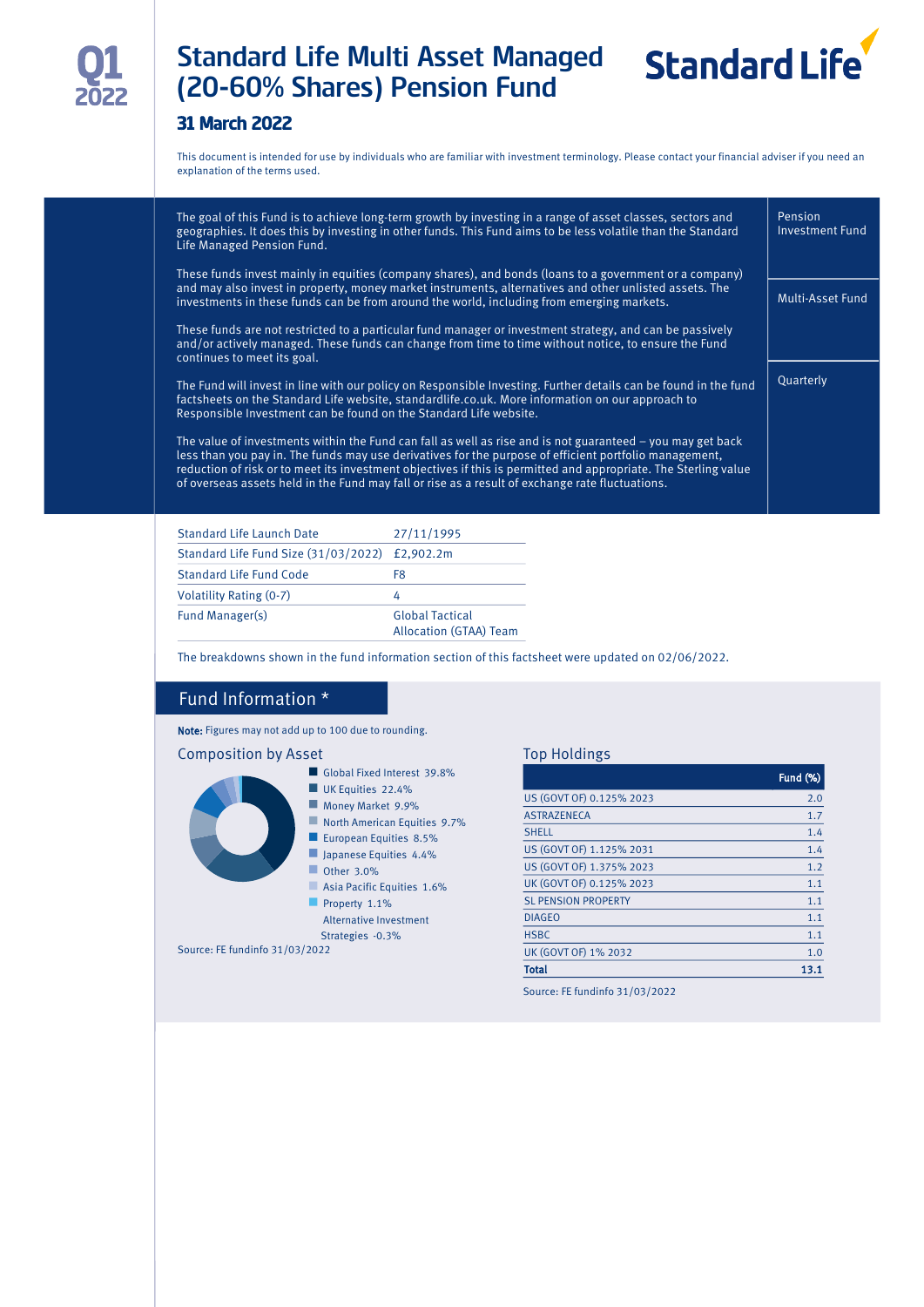## Fund Performance \*

#### Year on Year

Source: FE fundinfo

|                                                                          | Year to | Year to<br>31/03/2022 (%) 31/03/2021 (%) 31/03/2020 (%) 31/03/2019 (%) 31/03/2018 (%) | Year to | Year to | Year to |
|--------------------------------------------------------------------------|---------|---------------------------------------------------------------------------------------|---------|---------|---------|
| <b>Standard Life Multi Asset Managed</b><br>(20-60% Shares) Pension Fund | 2.5     | 12.8                                                                                  | $-4.8$  | 3.8     | 0.3     |
| ABI Mixed Investment 20-60% Shares                                       | 2.4     | 17.7                                                                                  | $-7.1$  | 2.8     | 0.0     |

### Performance



Figures quoted are calculated over the stated period on a bid to bid basis with gross income reinvested and are based on units which contain an Annual Management Charge (AMC) of 1.00% and Additional Expenses of 0.02%, i.e. a Total Fund Charge of 1.02%. For the relevant charges on your policy, including any rebates or discounts that may apply, please refer to your policy documentation.

#### Cumulative Performance

Source: FE fundinfo

|                                                                          | 3 Months (%) | 1 Year (%) | 3 Years (%) | 5 Years (%) |
|--------------------------------------------------------------------------|--------------|------------|-------------|-------------|
| <b>Standard Life Multi Asset Managed</b><br>(20-60% Shares) Pension Fund | $-3.0$       | 2.5        | 10.1        | 14.6        |
| ABI Mixed Investment 20-60% Shares                                       | $-3.5$       | 2.4        | 12.0        | 15.1        |

Note(s): The information shown relates to the past. Past performance is not a guide to the future. The value of your investment can go down as well as up. For the relevant charges on your policy please refer to your policy documentation.

Where a fund holds overseas assets the Sterling value of these assets may rise and fall as a result of exchange rate fluctuations.

Definition(s): Volatility Rating - The volatility rating of a fund indicates how much the fund price might move compared to other funds. The higher the volatility rating, the less stable the fund price is likely to be. You can use this to help you decide how much risk you're comfortable taking with your investments. Volatility ratings are calculated on a scale of 0-7.

Money Market - may include bank and building society deposits, other money market instruments such as Certificates of Deposits (CDs), Floating Rate Notes (FRNs) including Asset Backed Securities (ABSs), Money Market Funds and allowances for tax, dividends and interest due if appropriate.